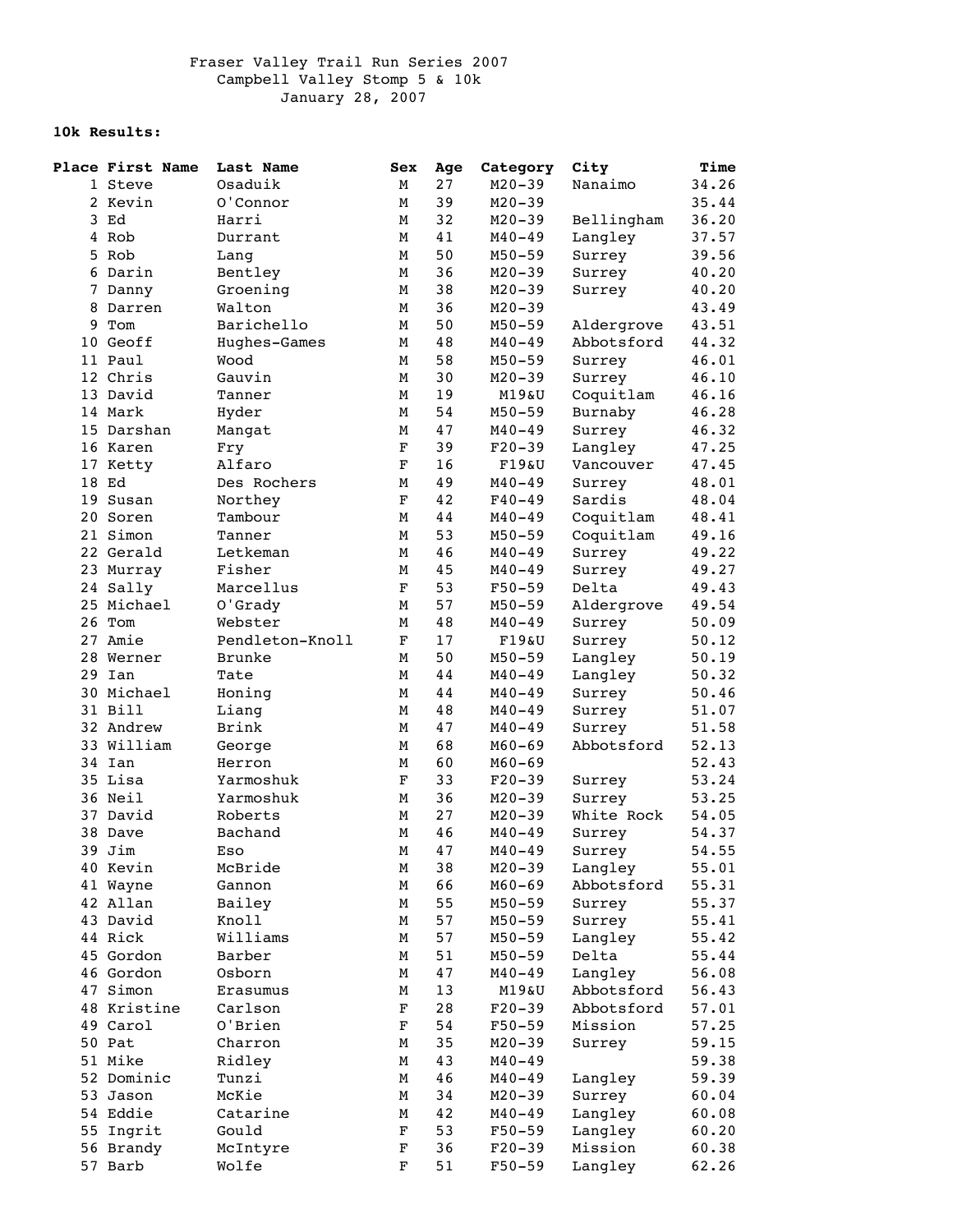|  | 58 Rose     | Chen        | F | 48 | $F40 - 49$ | Delta      | 62.55 |
|--|-------------|-------------|---|----|------------|------------|-------|
|  | 59 Frances  | Steinfeld   | F | 68 | $F60-69$   | Aldergrove | 63.13 |
|  | 60 Wendy    | Clark       | F | 38 | $F20-39$   | Aldergrove | 64.25 |
|  | 61 Linda    | Holmes      | F | 37 | $F30-39$   | Surrey     | 64.34 |
|  | 62 Alan     | White       | M | 60 | $M60 - 69$ | Surrey     | 66.29 |
|  | 63 Jennifer | Hiebert     | F | 48 | $F40 - 49$ | Coquitlam  | 66.40 |
|  | 64 Leah     | Strange     | F | 38 | $F20-39$   | Surrey     | 67.08 |
|  | 65 Sandy    | Zalit       | F | 45 | $F40 - 49$ | Surrey     | 67.08 |
|  | 66 Pat      | Cleave      | F | 50 | $F50-59$   | White Rock | 67.23 |
|  | 67 Ben      | Dobranowsla | M | 54 | $M50 - 59$ | Surrey     | 67.25 |
|  | 68 Laura    | Gannon      | F | 56 | $F50-59$   | Abbotsford | 67.55 |
|  | 69 Helena   | Munro       | F | 47 | $F40 - 49$ |            | 72.16 |
|  | 70 Deb      | Mochinski   | F | 49 | $F40 - 49$ | Surrey     | 72.17 |
|  | 71 Bill     | Kellett     | М | 46 | $M40 - 49$ | Surrey     | ??    |
|  | 72 Andy     | Colton      | М | 39 | $M20 - 39$ | Langley    | ??    |
|  |             |             |   |    |            |            |       |

## **5km results**

| Place          | First Name | Last Name    | Sex         | Age  | Category   | City       | <b>Time</b> |
|----------------|------------|--------------|-------------|------|------------|------------|-------------|
| 1              | Nigel      | Hole         | М           | 17   | M19&U      | Surrey     | 18.11       |
| $\overline{c}$ | Justin     | Kent         | М           | 15   | M19&U      | Surrey     | 18.38       |
| 3              | Trevor     | Smith        | М           | 41   | $M40 - 49$ | Coquitlam  | 18.54       |
| 4              | Aaron      | Dalby        | М           | 27   | $M20 - 39$ | Surrey     | 20.18       |
| 5              | Dwayne     | Lotnick      | М           | 46   | $M40 - 49$ | Langley    | 20.35       |
| 6              | Samantha   | Lotnick      | $\mathbf F$ | 17   | $F19\&U$   | Langley    | 22.02       |
| 7              | Cameron    | Biffart      | M           | 37   | $M20 - 39$ | Surrey     | 22.32       |
| 8              | Michelle   | Biffart      | $\mathbf F$ | 36   | $F20-39$   | Surrey     | 22.45       |
| 9              | Rebecca    | Kits         | $\mathbf F$ | $17$ | $F19\&U$   | Langley    | 22.46       |
| 10             | Kelly      | Stewart      | $\mathbf F$ | 16   | F19&U      | Surrey     | 23.43       |
| 11             | Dave       | Hetherington | М           | 54   | $M50 - 59$ | Langley    | 23.47       |
| 12             | Cathie     | Bachand      | $\mathbf F$ | 45   | $F40 - 49$ | Surrey     | 25.11       |
| 13             | <b>Bob</b> | Foerster     | M           | 18   | M19&U      | Aldergrove | 26.19       |
| 14             | Christine  | Jackman      | $\mathbf F$ | 32   | $F20-39$   | White Rock | 26.58       |
| 15             | Paul       | McMillan     | М           | 35   | $M20 - 39$ | White Rock | 27.00       |
| 16             | Cyrena     | Timmins      | $\mathbf F$ | 9    | $F19\&U$   | Langley    | 27.34       |
| 17             | Laura      | Hamilton     | $\mathbf F$ | 24   | $F20-39$   | Surrey     | 28.26       |
| 18             | Joanna     | Tate         | $\mathbf F$ | 14   | F19&U      | Langley    | 28.39       |
| 19             | Aaron      | Douglas      | $\mathbf M$ | 28   | $M20 - 39$ | White Rock | 28.48       |
| 20             | Paul       | Hexter       | М           | 32   | $M20 - 39$ | Surrey     | 28.51       |
| 21             | Brian      | Parkinson    | $\mathbf M$ | 64   | $M60 - 69$ | Langley    | 29.30       |
| 22             | Aurora     | Scott        | $\mathbf F$ | 36   | $F20-39$   | Surrey     | 29.31       |
| 23             | Chris      | Scott        | М           | 34   | $M20 - 39$ | Surrey     | 29.32       |
| 24             | Christina  | German       | $\mathbf F$ | 25   | $F20-39$   | Langley    | 29.40       |
| 25             | Ross       | Davidson     | $\mathbf M$ | 57   | $M50 - 59$ | Surrey     | 30.12       |
| 26             | Ron        | Chisholm     | М           | 60   | $M60 - 69$ | Surrey     | 30.19       |
| 27             | Cheryl     | Stewart      | $\mathbf F$ | 51   | $F50 - 59$ | Surrey     | 30.34       |
| 28             | Butch      | Stefaniuk    | М           | 48   | $M40 - 49$ | Surrey     | 30.51       |
| 29             | Roz        | Stefaniuk    | $\mathbf F$ | 41   | $F40 - 49$ | Surrey     | 31.03       |
| 30             | Jenni      | Bird         | $\mathbf F$ | 23   | $F20-39$   |            | 31.04       |
| 31             | Philip     | Cilliers     | M           | 49   | $M40 - 49$ | Surrey     | 31.25       |
| 32             | Sarah      | Koper        | $\mathbf F$ | 25   | $F20-39$   | Langley    | 31.38       |
| 33             | Margo      | Barber       | $\mathbf F$ | 53   | $F50 - 59$ | Delta      | 32.13       |
| 34             | Shawn      | Pallan       | $\mathbf M$ | 33   | $M20 - 39$ | Surrey     | 34.01       |
| 35             | Graham     | Robins       | М           | 33   | $M20 - 39$ |            | 34.02       |
| 36             | Tom        | Foerster     | М           | 52   | $M50 - 59$ | Aldergrove | 34.46       |
| 37             | Kim        | Hexter       | $\mathbf F$ | 34   | $F20-39$   | Surrey     | 35.01       |
| 38             | Andrea     | Lepik        | $\mathbf F$ | 24   | $F20-39$   | Surrey     | 35.02       |
| 39             | Curtis     | Christopher  | М           | 25   | $M20 - 39$ |            | 35.05       |
| 40             | Darcy      | Rajala       | М           | $40$ | $M40 - 49$ | White Rock | 35.08       |
| 41             | Evan       | McLay        | M           | 22   | $M20 - 39$ | White Rock | 35.08       |
| 42             | Denise     | Bird         | $\mathbf F$ | 43   | $F40 - 49$ |            | 35.33       |
| 43             | Norm       | Rutherford   | M           | 60   | $M60 - 69$ | Surrey     | 35.40       |
| 44             | Laura      | O'Donnell    | $\mathbf F$ | 28   | $F20-39$   | Surrey     | 35.46       |
| 45             | Carmen     | Bradford     | $\mathbf F$ | 51   | $F50 - 59$ | Surrey     | 36.34       |
| 46             | Terri      | Hough        | $\mathbf F$ | 42   | $F40 - 49$ | Surrey     | 36.52       |